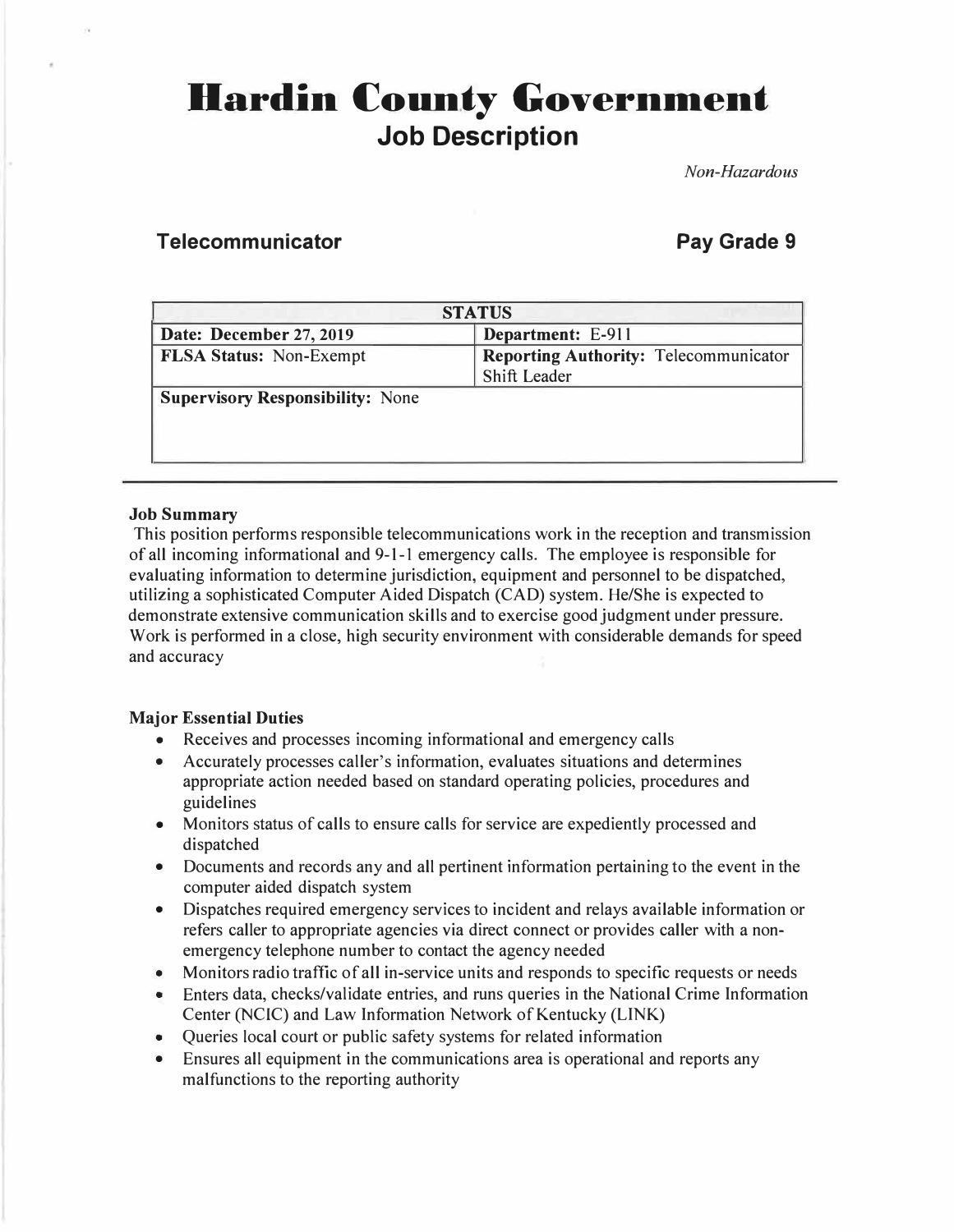#### **Minor Essential Duties**

- Sets up and maintain files
- Distributes information as needed
- Updates existing databases on a regular basis
- Maintains the dispatch work area in a neat and orderly manner
- Performs related work as required

# **Qualifications**

# *Education and/or Experience*

- Graduate of an accredited high school or equivalent
- Prior dispatching or communications experience preferred
- Customer service or complaint resolution experience desired
- · Experience in the use of computers and standard communication devices required

# *Language Skills*

- Ability to respond to inquiries and/or complaints from the general public, employees, regulatory agencies and vendors
- Ability to write reports and business correspondence
- Possess strong oral, written and listening communication skills
- Respond to sensitive inquiries
- Ability to communicate clearly, concisely, and effectively in stressful and/or emergency situations
- Possess a thorough understanding of and be able to communicate in the English language

# *Mathematical Skills*

• Ability to add, subtract, multiply and divide in all units of measure, using whole numbers and decimals

# *Reasoning Ability*

- Solve practical problems
- Interpret some technical and instructional material
- Define problems, collect data, establish facts, and draw valid conclusions
- Make reasonable decisions that serve the best interest of both Hardin County and its citizens

# *Certificates, Licenses, Registrations*

• Must have successfully completed, or complete within one year of employment, the Basic Telecommunications Academy at the Kentucky Department of Criminal Justice Training Center at Eastern Kentucky University, Richmond, Kentucky, and complete all required annual in-service training to maintain certification

> *Telecommunicator December 27, 2019 Page 2 of 4*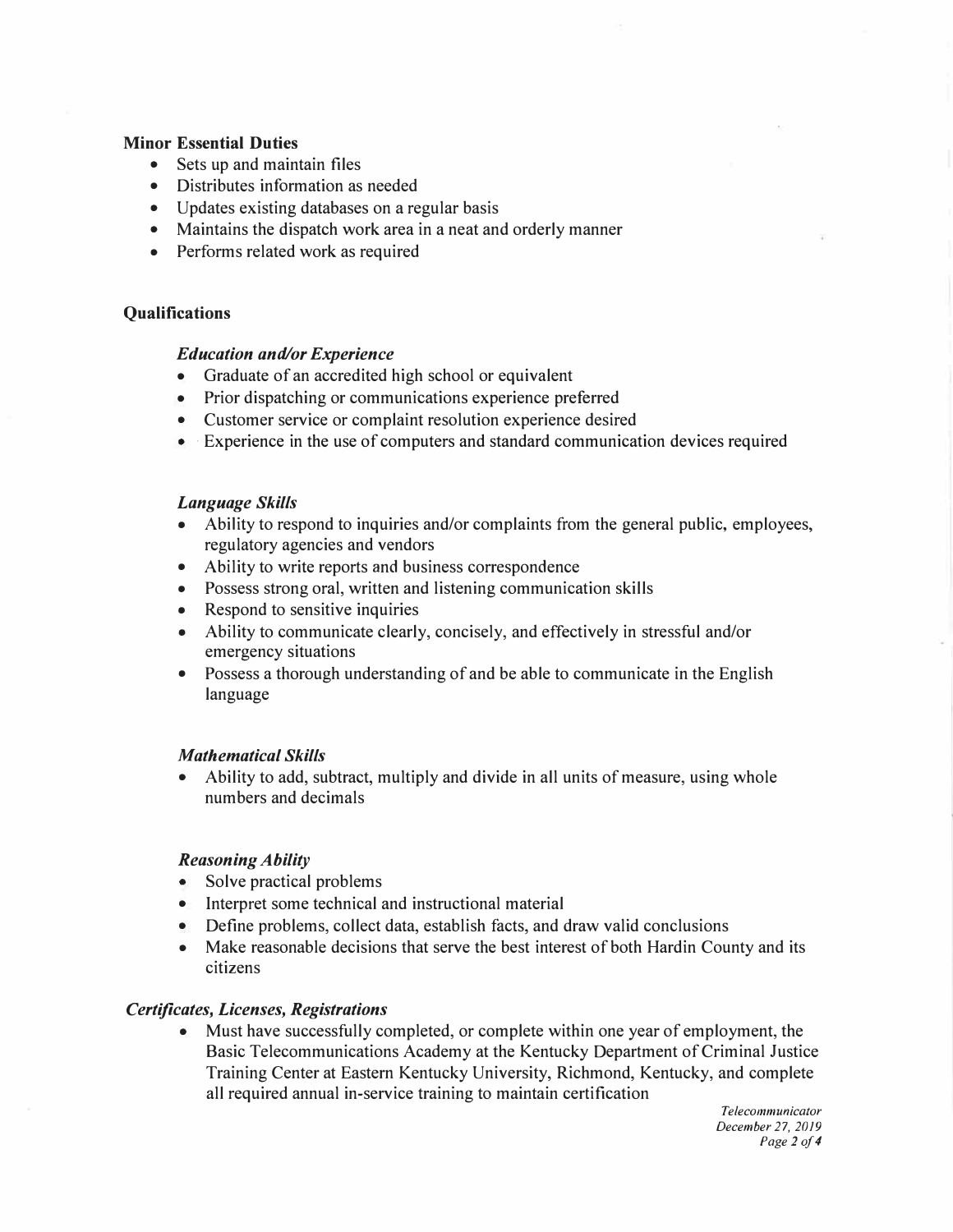- Must possess, or successfully obtain within one year of employment, NCIC/LINK certification and complete all required annual in-service training to maintain certification
- Must possess, or successfully obtain within one year of employment, CPR/AED certification and complete required recertification training to maintain certification
- Must possess, or successfully obtain within one year of employment Emergency Medical Dispatch Certification (EMO) and complete all required annual in-service training to maintain certification

# *Other Knowledge and/or Skills*

- Display mature judgment, courtesy, and tact in dealing with the public, elected officials, and government employees
- Work well with other related state, county and municipal departments both within and out of Hardin County
- Communicate both over the phone and radio in a clear and distinct manner that is easily understood by the receiving party
- Multi-task, including receiving and referring a high volume of telephone/radio communication in a busy and/or hectic work environment
- Maintain a calm, professional demeanor under both stressful and undesirable circumstances. This position must be able to think clearly and act promptly in emergencies situations and under pressure
- Work effectively and efficiently in a moderate to high noise level work environment
- Type at a speed necessary for successful job performance
- Possess a thorough geographic knowledge of Hardin County, including cities, highways, landmarks, and surrounding areas

# **Physical Demands**

The physical demands described represents those required to successfully perform the essential job functions. Reasonable accommodations may be made to enable individuals with disabilities to perform the essential functions.

While performing job duties, the employee could reasonably be expected to:

| Regularly (over 2/3 of regular work day)                           | Occasionally (under 1/3 of regular work day) |
|--------------------------------------------------------------------|----------------------------------------------|
| Sit                                                                | Stand or walk                                |
| Talk or hear                                                       | Reach with hands and arms                    |
| Use hands to type, handle paper, etc.<br>Focus on computer screens | Lift and/or move up to 25 pounds             |

# **Work Environment**

The work environment described in preceding paragraphs represents those encountered while performing the essential job functions. Reasonable accommodations may be made to enable individuals with disabilities to perform essential functions.

The noise level is usually low to moderate.

*Te/ecommunicator December 27, 20/9 Page 3 of 4*